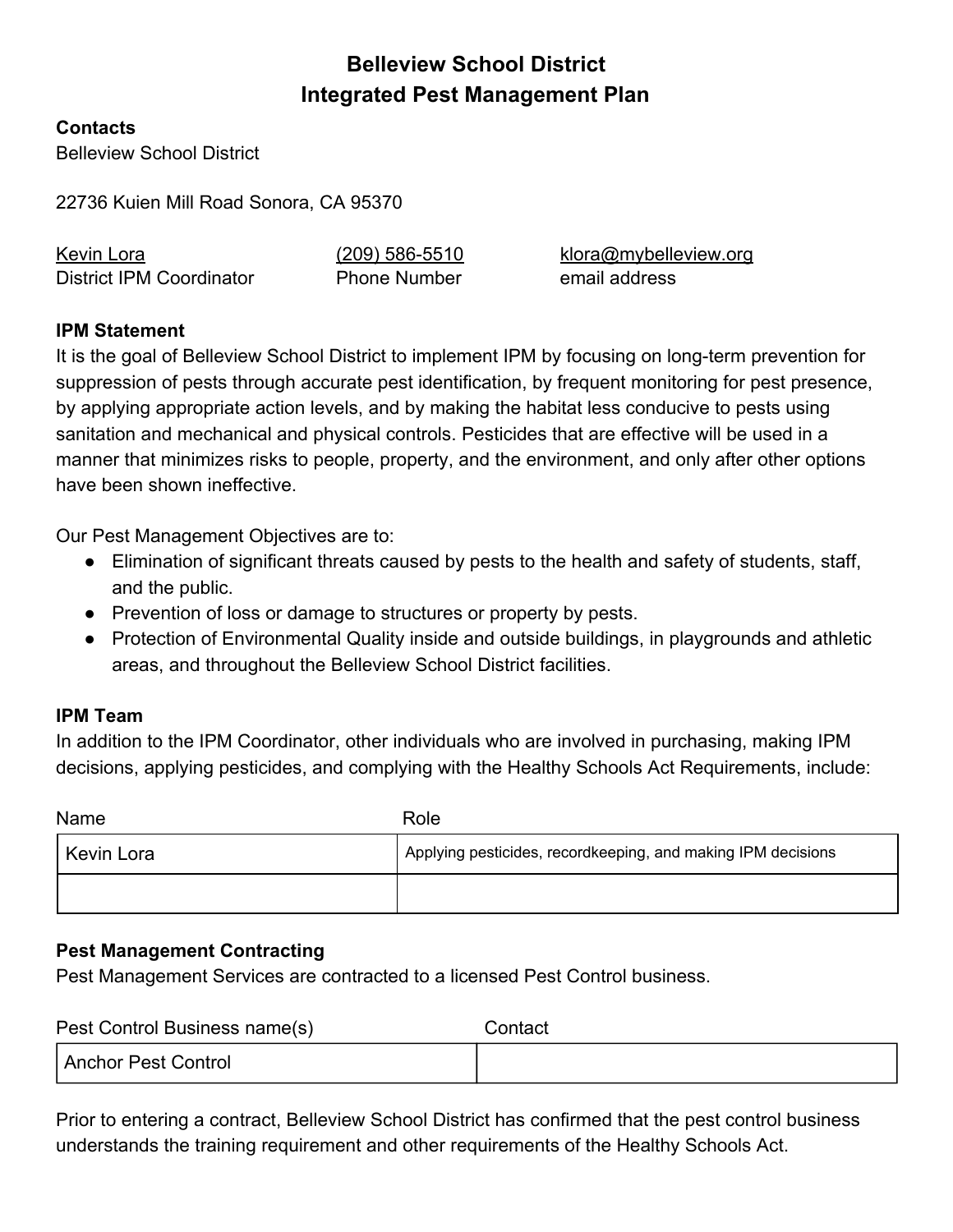## **Pest Identification, Monitoring, and Inspection**

Monitoring and inspecting for pests and conditions that lead to pest problems are done regularly by the custodians and groundskeepers. The results are communicated to the IPM Coordinator.

Specific information about monitoring and inspecting for pests, such as locations, times, or techniques include:

- Monitoring for vertebrate pest debris by custodians in all work areas.
- Utilizing sticky monitoring boards for vertebrate and invertebrate pest activity. These are checked by custodians and results communicated to the IPM Coordinator.
- Monitoring of gopher and other vertebrate mounds in playgrounds, athletic fields, and other landscaped areas. These results are communicated to the IPM Coordinator.
- Monitoring buildings for wasp and hornet activity by the site custodians. Any activity is reported to the IPM Coordinator.

## **Pests and Non-Chemical Management Practices**

Belleview School District has identified the following pests and routinely uses the following non-chemical practices to prevent pests from reaching the action level:

| <b>Pest</b>                 | <b>Remove</b><br>food | <b>Fix</b><br>leaks | <b>Seal</b><br>cracks | <b>Install</b><br>barriers | <b>Physical</b><br>removal | <b>Traps</b> | Manage<br>irrigation | <b>Other</b> |
|-----------------------------|-----------------------|---------------------|-----------------------|----------------------------|----------------------------|--------------|----------------------|--------------|
| Ants                        | $\boxtimes$           | $\boxtimes$         | ⊠                     | $\boxtimes$                |                            | $\boxtimes$  |                      |              |
| <b>Wasps and</b><br>hornets | $\boxtimes$           |                     |                       |                            |                            | $\boxtimes$  |                      |              |
| <b>Other insects</b>        | $\boxtimes$           | $\boxtimes$         | $\boxtimes$           | $\boxtimes$                | $\boxtimes$                | $\boxtimes$  | $\boxtimes$          |              |
| <b>Weeds</b>                |                       | $\boxtimes$         | $\boxtimes$           |                            | $\boxtimes$                |              | $\boxtimes$          |              |
| <b>Gophers</b>              | $\boxtimes$           |                     |                       | $\boxtimes$                | $\boxtimes$                | $\boxtimes$  | $\boxtimes$          |              |
| <b>Rats and mice</b>        | $\boxtimes$           |                     | ⊠                     | $\boxtimes$                | $\boxtimes$                | $\boxtimes$  |                      |              |
| <b>Squirrels</b>            | $\boxtimes$           |                     |                       | $\boxtimes$                | $\boxtimes$                | $\boxtimes$  |                      |              |

## **Chemical Pest Management Practices**

If non-chemical methods are ineffective, Belleview School District will consider pesticides only after careful monitoring indicates that they are needed according to pre-established action levels and will use pesticides that pose the least possible hazard and are effective in a manner that minimizes risks to people, property, and the environment.

Belleview School District expects the following pesticides (pesticide products and active ingredients) to be applied during the year. (This list includes pesticides that will be applied by Belleview School District staff or licensed Pest Control businesses.)

| <b>Pesticide Name</b>   | <b>US EPA ID Number</b> | <b>Active Ingredient</b> |
|-------------------------|-------------------------|--------------------------|
| Round Up                | 524-579                 | Glyphosate               |
| Max Force               | 432-1264                | <b>Bait Gel</b>          |
| l Masterline B Maxx Pro | 279-3206-73748          | <b>Bifenthrin</b>        |
|                         |                         |                          |